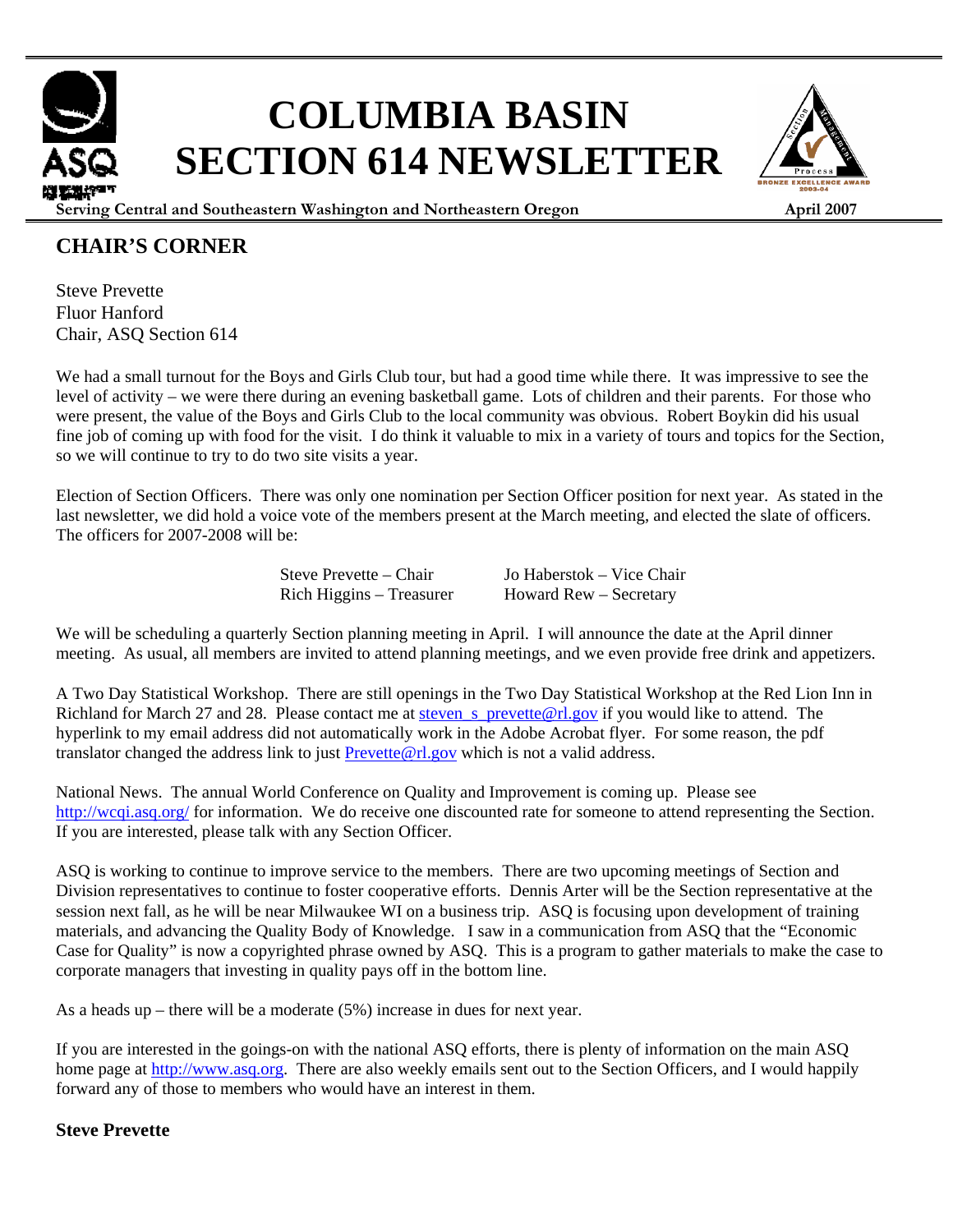### **Vice Chair's (Earthy) Corner**

Jo Haberstok Fluor Hanford Vice Chair, ASQ Section 614

If you're wondering about the "Earthy" reference above, I plan to provide a number of tips later in this column about how flattering earth-toned colors are for Spring. I'm only kidding! Although just thinking about earth tones (defined as "any of various rich warm colors with tones of brown") puts a smile on my face. Probably because that definition could also apply to a variety of chocolate goodies (mochas, cupcakes, fudge, and those wonderful dark chocolate *Milky Way® Midnight®* candy bars) ... but I digress…



For those of you who weren't able to join us on March 6 for the presentation and tour of the Benton-Franklin County Boys & Girls Clubs main campus, you missed out on a really good opportunity to see and hear about how the organization helps to meet the needs of youth. We heard from two very passionate speakers, Brandy Ramos (VP, Programs) and Jessica Hoefer (VP, Communications and Resource Development), who described some of the many programs and practices in place to help instill important qualities such as responsibility, commitment, leadership, and cooperation, in the children they work with. For anyone interested in learning more, or possibly volunteering to help with a program or serve as a mentor, be sure to check their website at http://www.kidexpert.org/. As quality professionals, there are always many ways we can share our talents and expertise to help out in our communities.

And speaking of that, my "Earthy" reference in the first paragraph was actually about the month of April being Earth Month. On April 22, 1970, 20 million Americans gathered on campuses, in small towns, at city parks and at the foot of the Washington Monument to demand (and work together to ensure) that more be done to protect the earth's resources. That year, Congress enacted 28 environmental laws. Thus, Earth Day was born and has been celebrated ever since. There are many opportunities to volunteer for Earth Day projects in our local communities – and I want to encourage everyone to consider donating a few hours of time that day (or another day) to help out. If you are interested in the history of Earth Day or looking for a project to get involved with this year, here is just one of many websites you can check out: http://www.earthmonthmc.org/

#### **Jo Haberstok**

#### **Business Tip of the Week - Eight Habits of Distracted Thinking That Can Knock You Off the High Wire**

What can throw a high performer off balance? Sure, the manager is constantly bombarded—by interruptions, by difficult people, by unreasonable assignments, on and on. But the only threats that really matter are internal: habits of thinking that distract from one's purpose.

- 1. Worry
- 2. Anger/resentment
- 3. Second-guessing
- 4. Guilt
- 5. Jumping to conclusions
- 6. Assuming intent
- 7. Desiring approval
- 8. Comparison

—From *On the High Wire* by Robert W. Gunn and Betsy Gullickson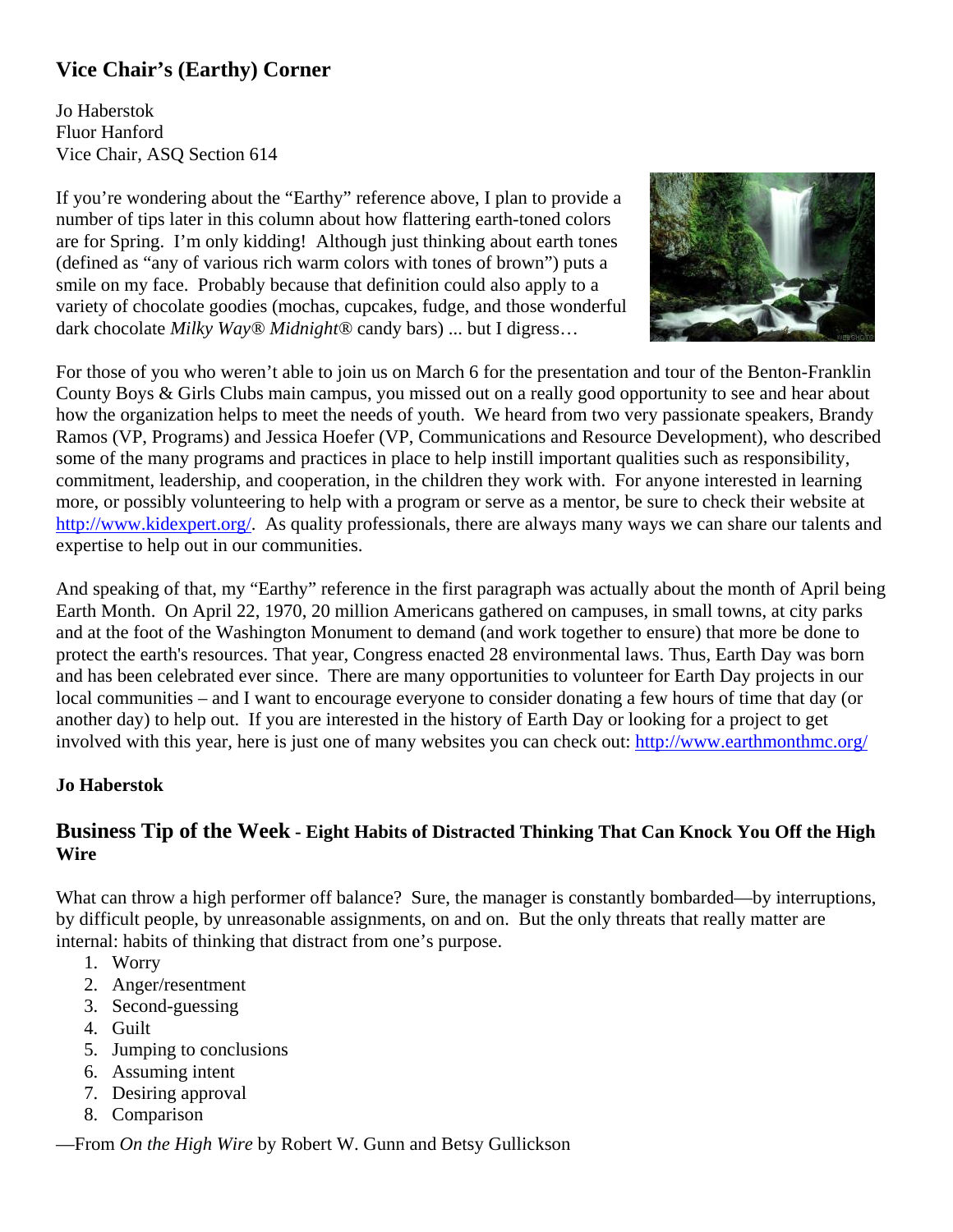#### **WSQA SYMPOSIUM 2007 - Wednesday, May 9**

#### **8:30 am – 4:30 pm at the Tacoma Convention Center**

1500 Broadway, Tacoma, Washington 98402

#### *Featuring*

**Governor Christine Gregoire** presenting this Year's Awards

#### **GOVERNOR CHRISTINE GREGOIRE**

Governor Chris Gregoire is moving our state forward the Washington way, working across party lines, across the state, across the country and around the world to identify our common values and find common sense solutions for Washington families. The Governor's top priorities include building prosperity, educating for the future and taking charge of our health. Governor Gregoire has implemented a Government Management, Accountability and Performance model that encourages state government to really deliver results, to challenge ourselves just as vigorously as the private sector to streamline our operations and be as effective and as efficient as possible. The Governor continues her support of the Washington State Quality Award with a Governor appointed board member, encouraging agencies to apply for the award and by delivering this year's awards.

#### and **Three National Malcolm Baldrige Recipients** as Keynote Speakers

**RICHLAND COLLEGE** - Located in Dallas, Texas, RLC is the first community college to receive the Malcolm Baldrige National Quality Award.

**PARK PLACE LEXUS** - Today, PPL ranks among the country's top Lexus dealers. Between 2000 and 2004, the company's gross profit increased by 51.3 percent. In 2005, PPL Members (employees) generated \$387 million in revenue.

#### http://www.nist.gov/public\_affairs/releases/06BALD002\_northmiss\_HR.jpg**NORTH MISSISSIPPI MEDICAL CENTER** - North Mississippi Medical Center (NMMC) serves 24 rural counties. It is the largest rural hospital in the country and is Mississippi's largest community-owned hospital. NMMC provides a wide array of inpatient, outpatient, and emergency services

and a wonderful selection of **Breakout Sessions**

| <b>Using Baldrige for Performance Measurement,</b><br><b>Analysis, and Knowledge Management in</b>                                                       | <b>Focusing on the Customer – Park Place Lexus</b>                                                                          |  |  |
|----------------------------------------------------------------------------------------------------------------------------------------------------------|-----------------------------------------------------------------------------------------------------------------------------|--|--|
| <b>Education</b> – Richland Community College                                                                                                            | Yes, You Do Want to be a WSQA Examiner -                                                                                    |  |  |
| Care Based Cost Management: Bring the "O's"<br><b>Together</b> – Mississippi Medical Center                                                              | Find Out Why and How! - Marianne Klaas,<br><b>Swedish Medical Center</b>                                                    |  |  |
| Performance Excellence in State Government -<br>Barb Burgener, GMAP, Office of the Governor and<br>Representative Mark Miloscia, WA State<br>Legislature | <b>Using Baldrige to Leverage Performance</b><br><b>Excellence in Education</b> - Jon De Jong,<br>Wenatchee School District |  |  |

**Register now online at** www.wsqa.net. **\$225 conference registration includes continental breakfast, lunch, and parking. (\$195 early registration discount prior to April 9th)**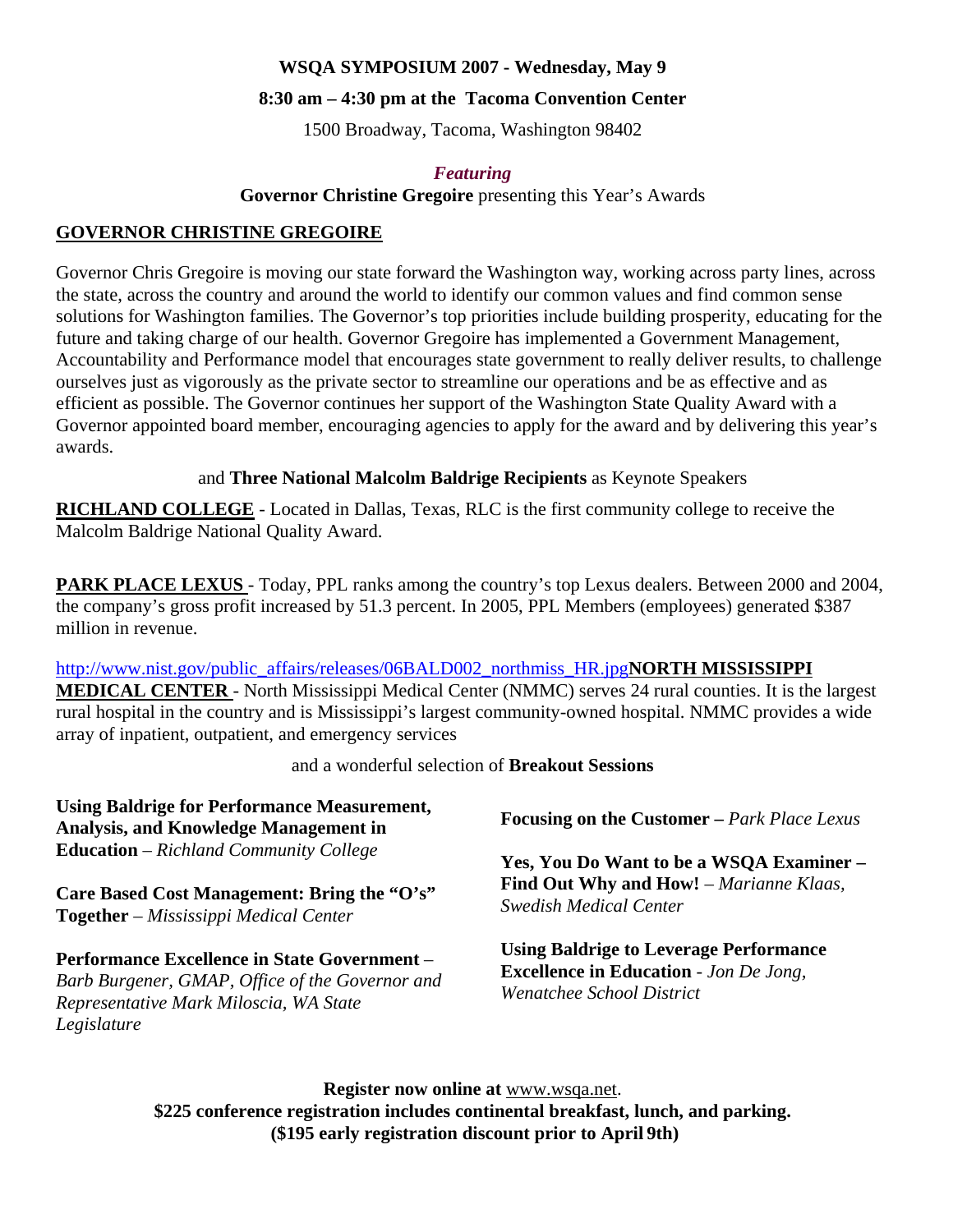

**Tuesday, April 3, 2007**

#### **LOCATION:**

**Shilo Inn**  50 Comstock Richland Washington

**5:30 p.m.** - Check in/Networking and no-host cocktail service **6:00 p.m.** – Dinner **7:00 p.m**. - Presentation

#### **DINNER BUFFET:**

The Chef and crew at O'Callahan's Restaurant always provide a great – and varied – buffet dinner for us at the Shilo Inn.

This usually includes two entrée choices, plus accompanying vegetable, a number of tasty salads, and a vegetable and/or fruit tray. Your choice of coffee, tea or decaf is included with dinner.

And don't forget to save some room for dessert!

#### **Cost:**

\$ 17 ASQ members

- \$ 20 non-members
- \$ 5 presentation only

Reservations are requested by March 28. Send an email to prevette@owt.com with your name, phone number, company affiliation, and type of reservation, or call Steve at 373- 9371.

NOTE: All no shows will be billed unless canceled 48 hours in advance.

For more information about ASQ, our section, and other upcoming events, be sure to check our web site at www.asq614.org/.

# **April 3, 2007 Meeting American Society for Quality Columbia Basin Section 614**



# **"Quality and Customer Satisfaction:**

# **The Story of the Citizen Newspapers"**

#### **DENNIS CRESSWELL General Manager and Managing Editor**

The Tri-City Citizen newspaper began publication in June 2006 as a locally owned print and online newspaper with a relatively small staff. In less than a year it has grown considerably, and Citizen Multimedia Newspapers began publishing the Entertainer this past November.

The philosophy of Citizen Multimedia Newspapers is to provide fair, insightful reporting and analysis — "local news and local views" reflecting a progressively conservative and family-oriented perspective on the local community. It is a perspective the staff believes has been missing in the Tri-Cities.

Publisher Ken Harvey and the Citizen team also believe that technology will eventually do away with most printed publications, and that those newspapers that have invested heavily in presses and related infrastructure will be at a disadvantage. They believe "multimedia" is the key to future success in the news business.

Join us on April 3 and learn more about the Citizen, including:

- Determining community needs and measuring customer satisfaction
- Developing and maintaining effective internal communication, teamwork and quality control
- Assessing and addressing current (and future) challenges.

#### *About the Presenter:*

*Dennis Cresswell is General Manager of Citizen Multimedia Newspapers and Managing Editor of the Tri-City Citizen. He is the former editor of the weekly Hanford Reach newspaper for the Hanford Site and has also worked in broadcast news and station management as well as corporate public relations. Dennis is a Pasco native who graduated from WSU in 1963. He served in Vietnam, produced documentary and business films in New York, and worked in broadcasting and PR in California and overseas before returning to the Tri-Cities in 1989. In 2005 he retired from Hanford, where he worked for Westinghouse, Fluor and CH2M HILL.*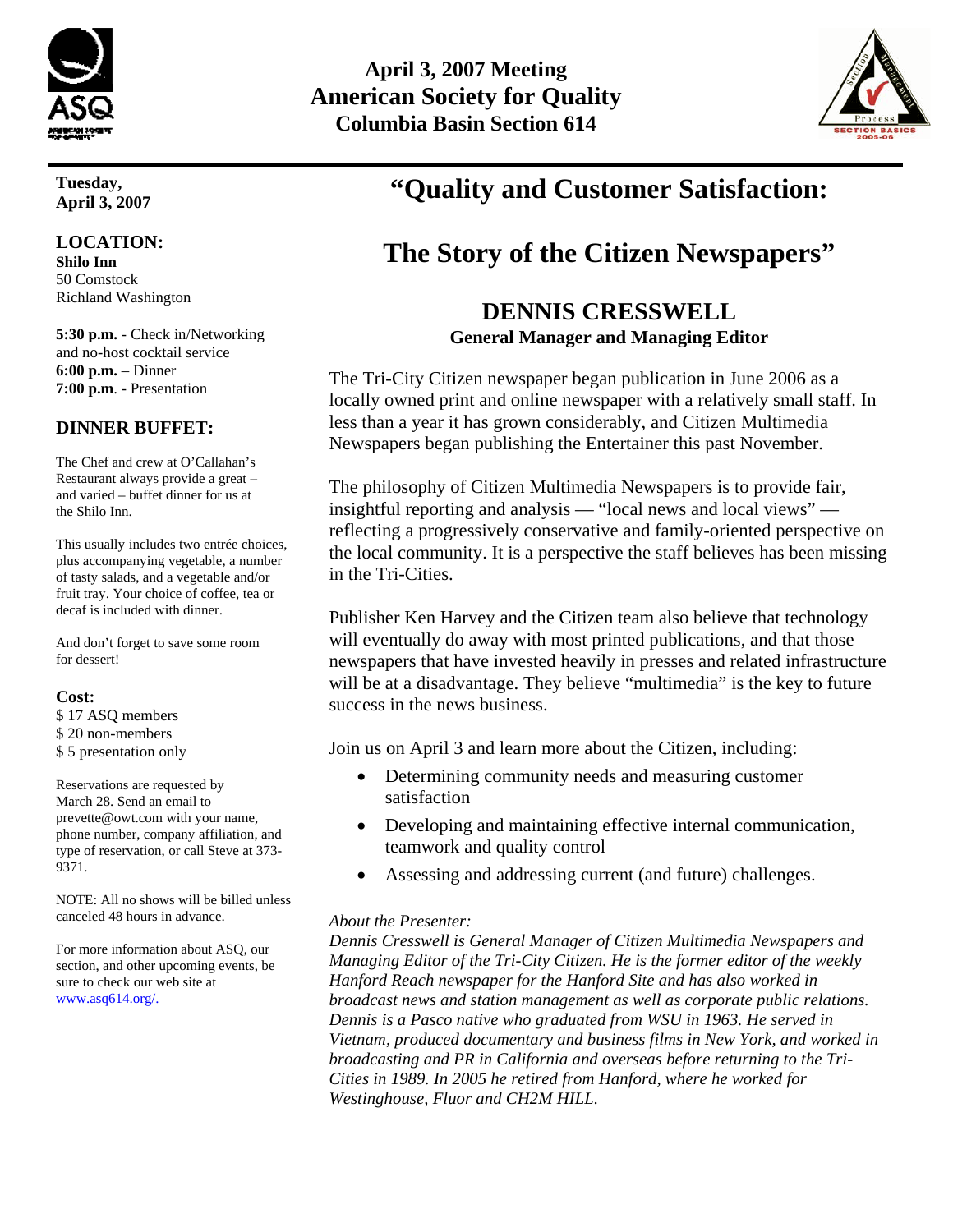## **ASQ SECTION 614 UPCOMING MEETINGS**

| Date                     | <b>Speaker</b>                                              | <b>Topic</b>                                                                                                                        |
|--------------------------|-------------------------------------------------------------|-------------------------------------------------------------------------------------------------------------------------------------|
| Tuesday<br>April 3, 2007 | <b>Dennis Cresswell</b><br>Tri-City Citizen and Entertainer | TBD - "Quality and Customer Satisfaction: The Story of the<br>Citizen Newspapers"                                                   |
| Thursday<br>May 10, 2007 | <b>Sheila Horn</b><br>(Schweitzer Engineering Laboratory)   | "Quality Focus = Quality Results"<br>A Formula for Continuous Improvement & Success at<br>Schweitzer Engineering Laboratories, Inc. |
| Tuesday<br>June 5, 2007  | <b>Dennis Arter</b><br>(The Audit Guy)                      | "Process Approach to Auditing"                                                                                                      |

If your company is interested in hosting a Site Visit or if you know someone who would be a good speaker for an upcoming section meeting (either this year or next year), please let us know.

If you would like to help with next year's programs, please let us know – we are always more than willing to put volunteers to work!!

Contact: Jo Haberstok, Programs Chair (376-9685)

# **SECTION 614 CONTACT INFORMATION**

**Please visit the Section 614 web site at www.asq614.org.** 



# **CAREER CONNECTIONS**

To be considered for posting in the newsletter, announcements must be submitted by an ASQ member and be of potential service to other members. Announcements may include job postings, training opportunities, or requests for assistance. Due to space limitations, please keep them brief.

### **2006-2007 Section 614 Leadership Team**

| <b>Section Chair and</b>     | <b>Steve Prevette</b> | Audit                         | Dave Sandoz       |
|------------------------------|-----------------------|-------------------------------|-------------------|
| <b>Publicity</b>             |                       |                               |                   |
| <b>Vice Chair and</b>        | Jo Haberstok          | <b>Division Liaison,</b>      | Dennis Arter      |
| <b>Programs</b>              |                       | Web Team Lead,                |                   |
| <b>Secretary</b>             | <b>Howard Rew</b>     | <b>Section Historian, and</b> |                   |
|                              |                       | <b>Examining</b>              |                   |
| <b>Newsletter Editor and</b> | Rich Higgins          | Certification/                | <b>Howard Rew</b> |
| <b>Treasurer</b>             |                       | <b>Recertification</b>        |                   |

You can find out more about Section 614, including contact information for Leadership Team members, on our website at www.asq614.org.

If you are interested in helping with any of the Section teams, please contact the team lead or an officer. We are always looking for willing volunteers!